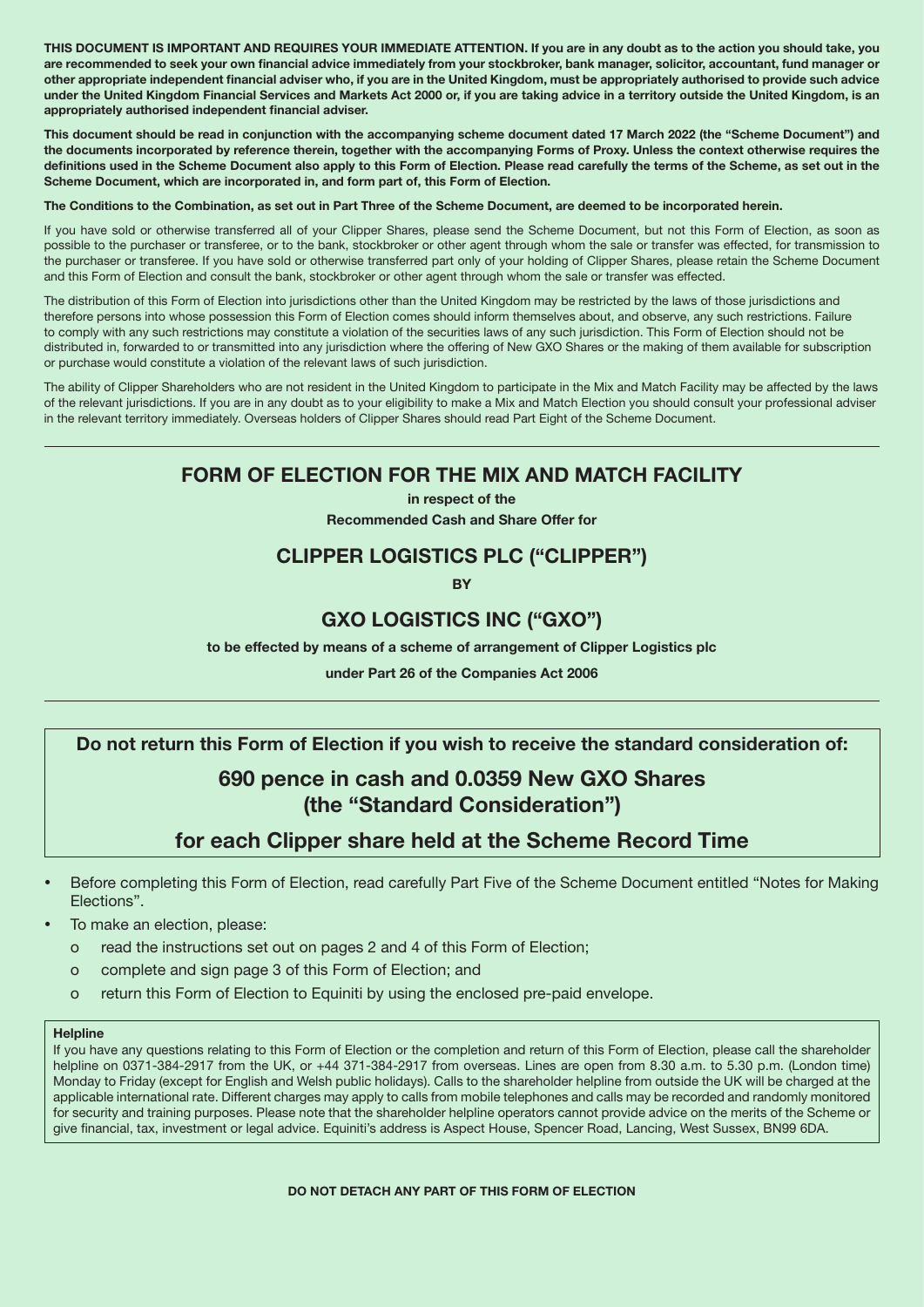# **TO COMPLETE THIS FORM**

Please follow these instructions when completing the Form of Election on page 3.

## YOUR REGISTERED NAME AND ADDRESS AND HOLDING AS AT 14 March 2022

Are the details incorrect? If you wish to update the register with the correct details, please immediately contact the Company's registrars, Equiniti Limited on 0371-384-2917 from the UK, or +44 371-384-2917 from overseas. Lines are open from 8.30 a.m. to 5.30 p.m. (UK time) Monday to Friday (excluding English and Welsh public holidays). Further guidance can be found in the Shareholder Services section at [www.shareview.co.uk](http://www.shareview.co.uk).

Box 1A shows the number of Clipper Shares held by you at close of business on 14 March 2022. This is the number of shares to base your elections on. If you have purchased, transferred or sold Clipper Shares between this date and the Scheme Record Time, then you need to account for these transactions if returning this Form of Election, as any election made should be based on holding as at the Scheme Record Time.

#### STEP 2: Mix & Match Facility - Election options if you want any variation from the Standard Consideration

Note: Elections made by Clipper Shareholders under the Mix and Match Facility will be satisfied only to the extent that other Clipper Shareholders make off-setting elections. To the extent that elections cannot be satisfied in full, they will be scaled down on a pro rata basis. As a result, Clipper Shareholders who elect to receive additional cash consideration or New GXO Shares under the Mix and Match Facility will not necessarily know the exact amount of cash consideration or number of New GXO Shares they are entitled to receive until settlement of the consideration under the Acquisition, although an announcement will be made at completion of the Acquisition concerning the extent to which the Mix and Match Elections have been satisfied.

#### 2.1 Box 2A: To elect for MORE CASH

To elect for cash instead of the New GXO Shares to which you are entitled under the Standard Consideration, you should insert in Box 2A either "ALL" or the number of your holding in Clipper Shares in respect of which you wish to receive cash only rather than New GXO Shares.

#### 2.2 Box 2B: To elect for MORE SHARES

To elect for New GXO Shares instead of the cash to which you are entitled under the Standard Consideration, you should insert in Box 2B either "ALL" or the number of your holding in Clipper Shares in respect of which you wish to receive New GXO Shares only rather than cash.

2.3 If the sum of the numbers in Box 2A and Box 2B is less than your holding in Clipper at the Scheme Record Time, you will be entitled to receive the Standard Consideration in respect of your entire shareholding. Please note Clipper Shareholders will not be permitted to make an election under the Mix and Match in respect of only part of their holding of Clipper Shares, so will be entitled only to receive either the Standard Consideration (if no election is made in respect of your entire shareholding) or the specific election so made under the Mix and Match Facility (if they elect to do so).

2.4 Mix and Match Elections will only be accepted in respect to whole numbers of Clipper Shares. Any Mix and Match Election which is made in respect of a number of Clipper Shares which is not a whole number shall be deemed to be made in respect of the nearest whole number of Clipper Shares when rounded down.

2.5 If you have made a valid Mix and Match Election and have either bought or sold Clipper Shares you must read the section set out in Part Five of the Scheme Document entitled "NOTES FOR MAKING ELECTIONS" which deals with this situation and explains how you will be affected.

### STEP 3: Signatures

All Clipper Shareholders who are individuals should sign and date this Form of Election, copies will not be accepted. If this Form of Election is not signed by the registered holder(s), insert the name(s) and capacity (e.g. executor) of the person(s) signing this Form of Election. The person signing this Form of Election should provide evidence of his/her authority. If this Form of Election is signed under a power of attorney, the original power of attorney (or a duly certified copy) should accompany this Form of Election. This Form of Election shall be a binding legal contract when executed by you (or whoever signs on your behalf) and any joint holders.

A company may execute this Form of Election under its common seal, the seal being affixed and may be executed on behalf of a company by two authorised signatories or a director of the company. A company incorporated outside the England and Wales should sign this Form of Election in accordance with its applicable local law, constitution or other internal regulations. In all cases, the name of the company must be inserted in the available box.

Remember to provide a contact email address and telephone number.

#### MIX AND MATCH CONDITIONS - Effect of valid Mix and Match Elections exceeding the maximum

To the extent that Mix and Match Elections cannot be satisfied in full they will be scaled down pro rata in proportion to the number of Clipper Shares in respect of which the relevant Mix and Match Election is made (or as near thereto as Clipper and GXO in their absolute discretion consider practicable) and Mix and Match Elections not satisfied shall be deemed to be Clipper Shares in respect of which no Mix and Match Election has been made.

Minor adjustments to the entitlements of Clipper Shareholders pursuant to Mix and Match Elections made under the Scheme may be made by Equiniti under instruction from Clipper and GXO on a basis that Clipper and GXO consider to be fair and reasonable to the extent necessary to satisfy all entitlements pursuant to Mix and Match Elections under the Scheme as nearly as may be practicable. Such adjustments shall be final and binding on Scheme Shareholders.

#### Invalid Mix and Match Elections and Date for completing the Form of Election

If your Mix and Match Election is invalid for any reason or is received after the Election Return Time, you will receive your entitlement under the Standard Consideration as if you had not made a Mix and Match Election (unless Clipper and GXO, in their absolute discretion, elect to treat as valid, in whole or in part, any such Mix and Match Election).

This Form of Election should be returned by the Election Return Time. The Form of Election should be returned in the pre-paid envelope supplied and returned to Equiniti Ltd, Aspect House, Spencer Road, Lancing, West Sussex BN99 6DA. Please allow 4 business days for delivery.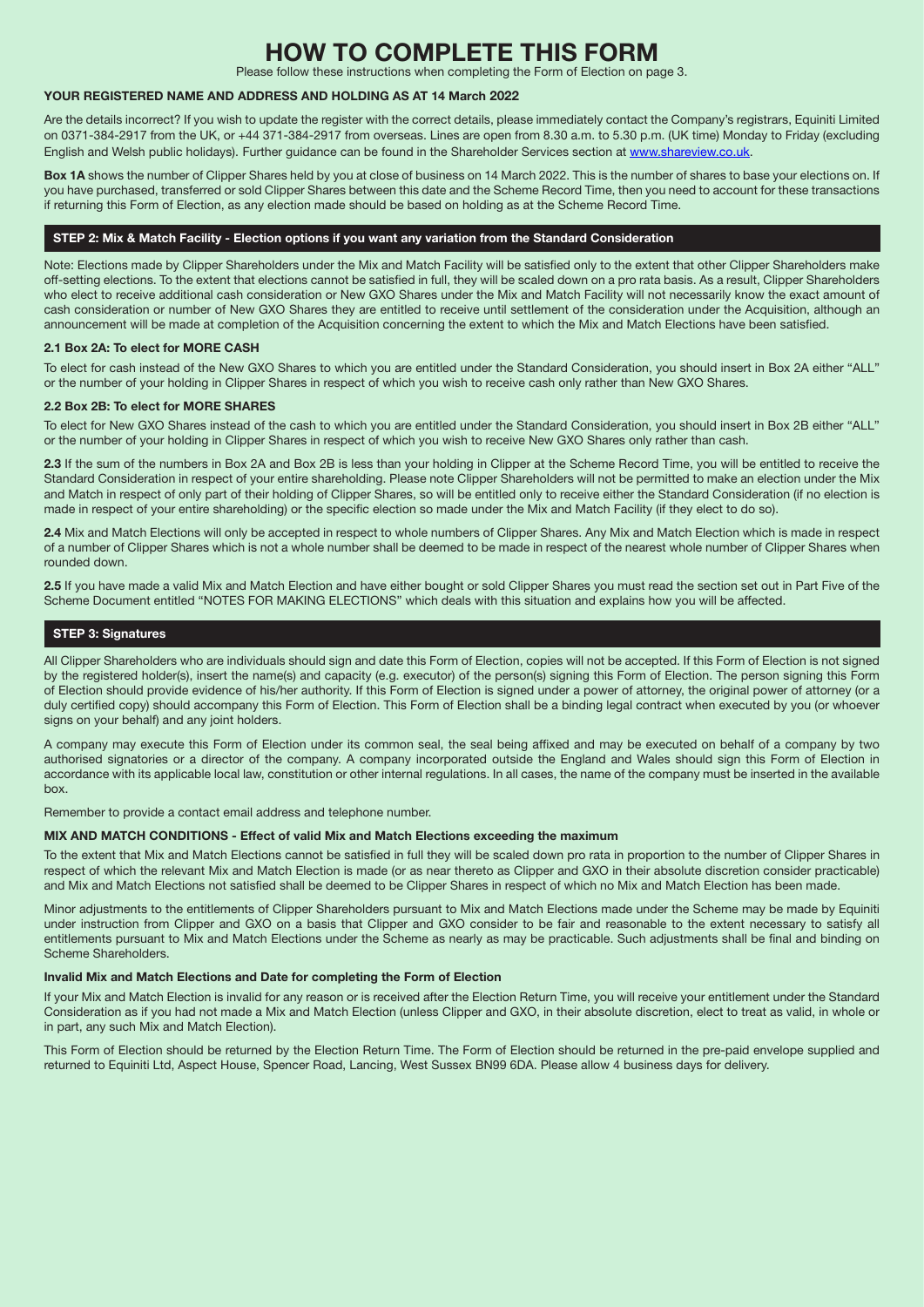# CLIPPER LOGISTICS PLC FORM OF ELECTION

Read carefully the section headed "Actions to be taken" in pages xi to xii of the Scheme Document and the section headed "Notes for Making Elections" of Part Five of the Scheme Document.

> No. of existing Clipper Shares as at 6.00 p.m. on 14 March 2022 1A:

Reference Number:

STEP 1: Standard Consideration – No action required

GET IT RIGHT Do not complete or return this form if you wish to receive the Standard Consideration.

Do not return this Form of Election if you wish to receive the Standard Consideration of:

## 690 PENCE IN CASH AND 0.0359 NEW GXO SHARES

For each Clipper Share held at the Scheme Record Time

## STEP 2: Mix and Match Facility - Election Options if you want any variation from the Standard Consideration

To the extent that elections for New GXO Shares or cash under the Mix and Match Facility cannot be satisfied in full, they will be scaled down pro rata and Mix and Match Elections not satisfied will be deemed to be Clipper Shares of which no Mix and Match Election has been made.

| <b>GET IT RIGHT</b><br>Only complete Step 2 if<br>you wish to elect under<br>the Mix and Match<br>Facility.<br>Write in the amount<br>of Clipper Shares you<br>wish to elect on. Total<br>amount elected must<br>not exceed holding as<br>at the Scheme Record<br>Date. | <b>Standard Consideration:</b><br>Receive 690 pence in cash 0.0359<br>New GXO Shares.<br>If you wish to receive the<br>Consideration do not return this<br>form. | More CASH:<br>Exchange your 0.0359 New GXO<br>Share consideration for 230 pence<br>in cash.<br>Insert ALL or the number of your<br>Clipper Shares in respect of which<br>you elect to receive cash only<br>instead of New GXO Shares and<br>cash:<br>Box 2A | More SHARES:<br>Exchange your 690 pence for<br>0.1077 New GXO Shares.<br>Insert ALL or the number of your<br>Clipper Shares in respect of which<br>you elect to receive New GXO<br>Shares only instead of cash and<br>New GXO Shares:<br>Box 2B |  |
|-------------------------------------------------------------------------------------------------------------------------------------------------------------------------------------------------------------------------------------------------------------------------|------------------------------------------------------------------------------------------------------------------------------------------------------------------|-------------------------------------------------------------------------------------------------------------------------------------------------------------------------------------------------------------------------------------------------------------|-------------------------------------------------------------------------------------------------------------------------------------------------------------------------------------------------------------------------------------------------|--|
| <b>STEP 3. Sign below</b>                                                                                                                                                                                                                                               |                                                                                                                                                                  |                                                                                                                                                                                                                                                             |                                                                                                                                                                                                                                                 |  |
| <b>GET IT RIGHT</b><br>Don't forget to sign and<br>date this form if making<br>any Mix and Match<br>Election.<br>Include company seal if<br>applicable.                                                                                                                 | Signature 1                                                                                                                                                      | Signature 3                                                                                                                                                                                                                                                 | Company<br>seal                                                                                                                                                                                                                                 |  |
|                                                                                                                                                                                                                                                                         | Signature 2                                                                                                                                                      | Signature 4                                                                                                                                                                                                                                                 |                                                                                                                                                                                                                                                 |  |
|                                                                                                                                                                                                                                                                         | Company Name (if applicable)                                                                                                                                     |                                                                                                                                                                                                                                                             |                                                                                                                                                                                                                                                 |  |
|                                                                                                                                                                                                                                                                         | <b>Contact Telephone Number</b>                                                                                                                                  |                                                                                                                                                                                                                                                             |                                                                                                                                                                                                                                                 |  |
|                                                                                                                                                                                                                                                                         | Contact Email address                                                                                                                                            | Date                                                                                                                                                                                                                                                        |                                                                                                                                                                                                                                                 |  |

## Last time to submit this Form of Election is 1.00 p.m. on the Election Return Time.

If you need any help filling in this Form of Election or have additional queries, please telephone the shareholder helpline on 0371-384-2917 from the UK, or +44 371-384-2917 from overseas between 8.30 a.m. and 5.30 p.m. (UK time) Monday to Friday (except English and Welsh public holidays).